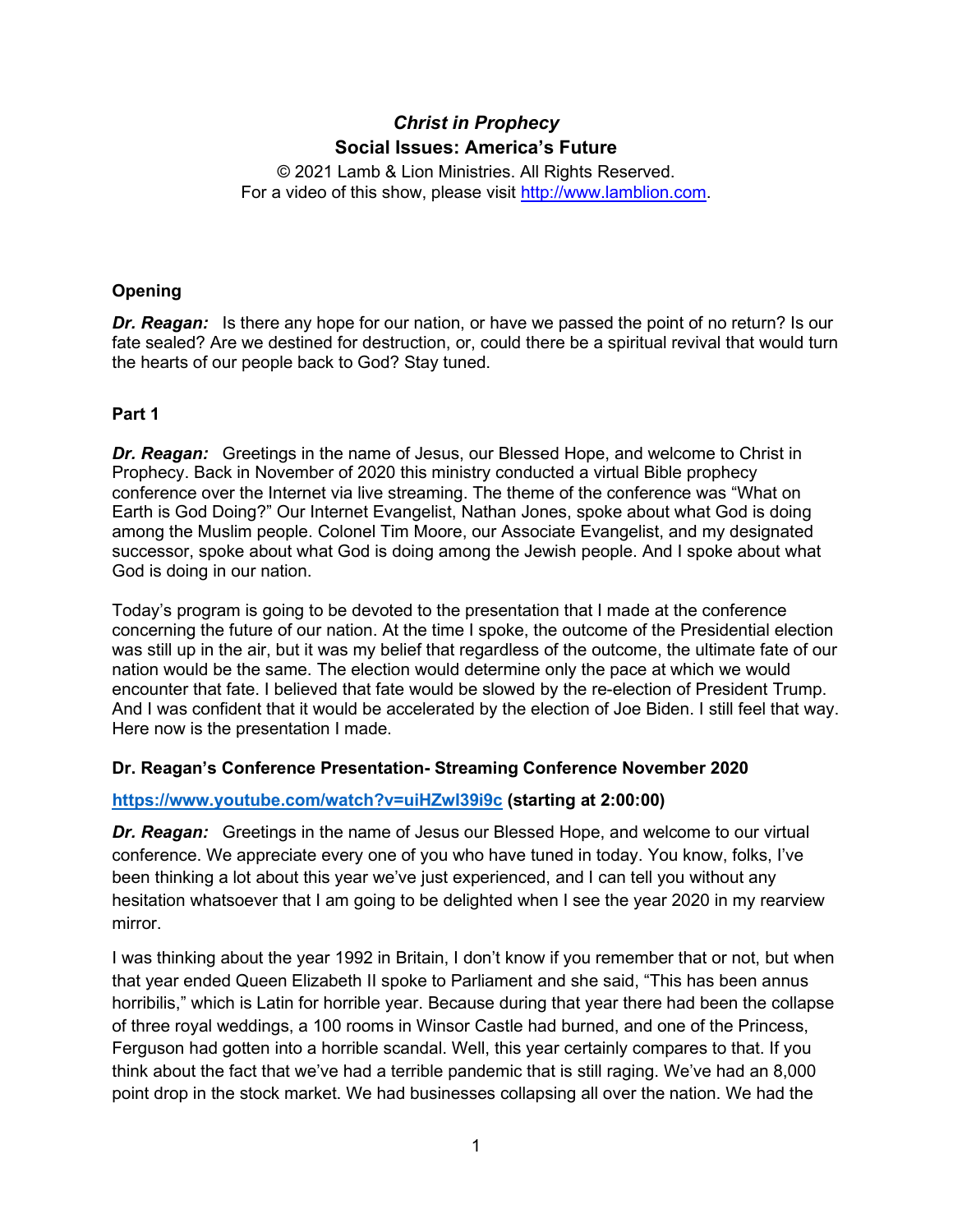largest level of unemployment since the Great Depression. We had looting and rioting in the streets. And the stress of the election that continues to this day. What a year it has been.

And one of the ways in which people have always dealt with terrible situations like this, throughout history, has been with humor. And this year there has been a lot of humor regarding the year 2020. And not only just secular humor, but also religious humor. For example, take this church sign: "Can we uninstall 2020 and install it again? This version has a virus." Or consider this one, "Jesus cleans the heart, we disinfect the pew." Or "No toilet paper? I guess the roll was called up yonder."

I'll never forget the toilet paper shortage at the beginning of the pandemic. Here's a neat one, "Social distancing does not apply to God, draw near to Him." Or how about this one, "Due to COVID-19 we are asking rioters to work at home and destroy their own stuff." I think my favorite is this one: "This too shall pass, now it might pass like a kidney stone, but it will pass." And how about this one: "I want to be like Saul, I want to be on the road to De-mask-us." Yes, let's get those masks off as soon as we possibly can.

Well, the theme of this conference is: What on Earth is God Doing? And the topic that I have been assigned is: What is God Doing in America? What is God doing in America?

Well, let's just pause for a word of prayer. Father, I come to you in the name of Jesus and I thank you for the opportunity to share Your Word with so many viewers. And Lord I pray that you will bless this presentation. No one out there needs to hear me, but we all need to hear from you. And so, I pray Lord that you will use me as an instrument for you to speak through, for you to guide my thoughts and my words, and may souls be impacted for eternity. In Jesus' name, amen.

Okay, the question is: What is God doing in America? Twenty years ago, at the beginning of this century, my answer to this question would have been, "He is calling us to repentance." Today, my answer is very different. My answer today is that "He is warning us of His impending wrath."

My answer has changed because I believe America is finished. I believe we have passed the point of no return. And for those who think there is no such thing as a point of no return, let me assure you that the Bible clearly teaches there is such a point in history, in the history of a nation. The Bible refers to it in several places as quote, "the point where the wound becomes incurable." Look it up.

The ancient nation of Judah is a classic example. Jeremiah declared that its "wound was incurable" because of its rebellion against God and His Word. And because of that, Jeremiah was told three times not to even pray for the nation. God even told Jeremiah that the intervention of persons as godly as Moses and Samuel could not save the nation from His wrath.

Ezekiel was told the same thing. God declared to him repeatedly that the prayerful intervention of Noah, Daniel, and Job would be insufficient to save Judah from His wrath.

Like ancient Judah, we are currently a nation in all-out, full-scale rebellion against God and His Word. We have reached that point that characterized the lawless days of Israel during the time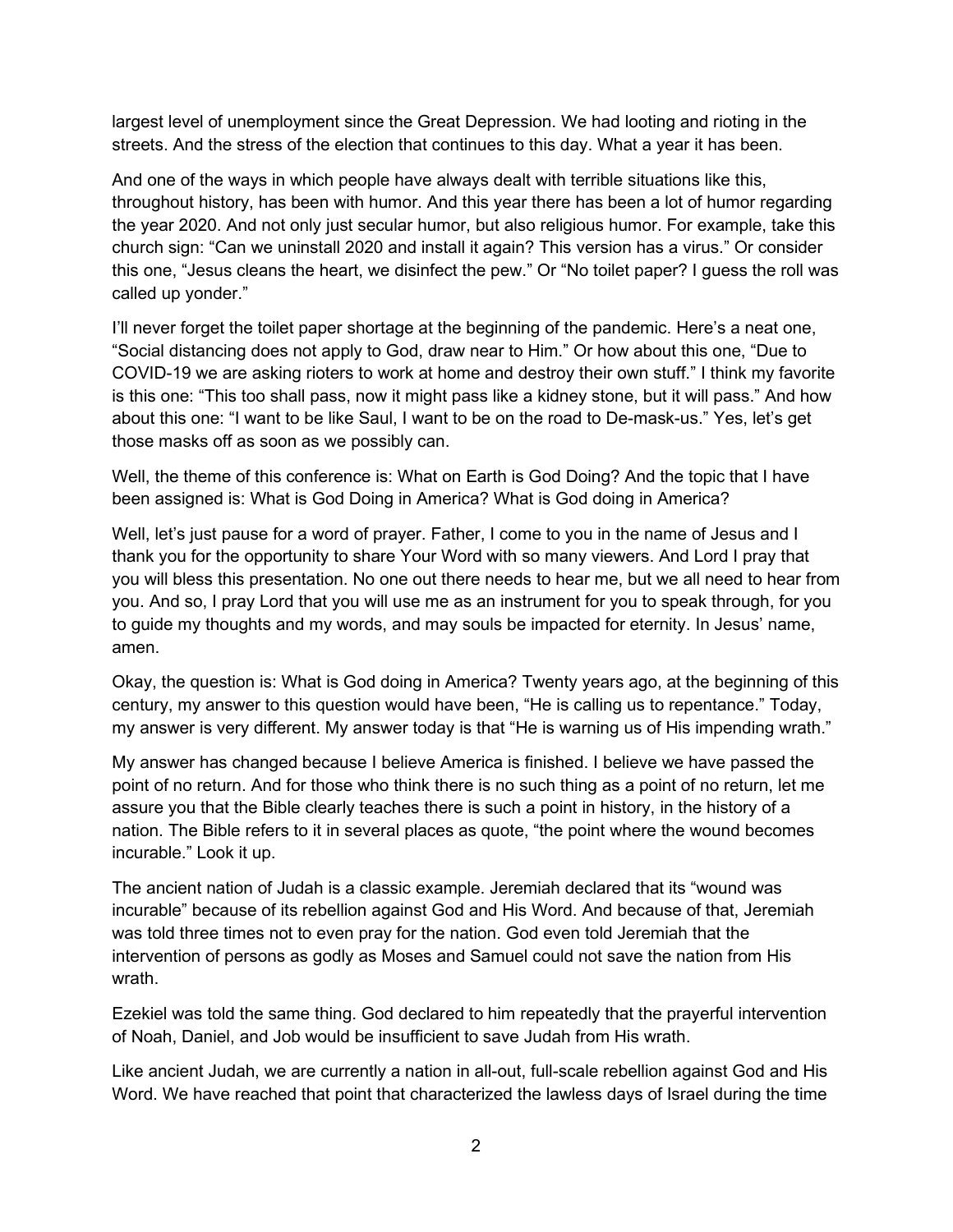of the nation's rule by Judges, when the Bible says, "everyone did what was right in his own eyes."

We have abandoned the counsel of Solomon who wrote in Proverbs 3:5 "Trust in the Lord with all your heart, and do not lean on your own understanding. In all your ways acknowledge God."

We are far down the road to becoming a mirror image of Noah's depraved society that was characterized by violence and immorality.

As in the declining days of Judah, we have become like that nation when God condemned them thru the prophet Isaiah with these words: "You are calling good evil and evil good."

We are, in fact in the last stage of God's abandonment wrath as explained by the Apostle Paul in Romans 1. In that passage, Paul declares that when a nation sets its jaw against God, He will step back, lower the hedge of protection and allow sin to multiply, resulting in an immoral sexual revolution, which is exactly what happened in this nation in the 1960's.

Then, Romans 1 says that if the nation refuses to repent, God will take a second step back, lower the hedge of protection even more and the result will be a plague of homosexuality. Thus, homosexuality is not just a sin; it can also be a judgment. And it is a judgment that God has inflicted on this nation.

Finally, Romans 1 says that if the nation still refuses to repent, God will take a third step back, lower the hedge of protection further and the result will be the abandonment of the nation to a depraved mind. Folks, that's exactly where we are today. And that is the reason we are hearing constant cries for things that would have been unimaginable only a few years ago.

Let me give you some examples:

The defunding of the police, in other words, the undermining of the barrier between us and the barbarians.

People calling for the emptying of jails, and prisons, in order to provide counseling instead of punishment.

The payment of slavery reparations to blacks. In other words, payments to people who have never been a slave, from people who have never owned a slave.

The payment of reparations to homosexuals for having outlawed homosexuality in the past, and for having prevented homosexuals from marrying.

Legalizing prostitution and even pedophilia to consenting children.

Legalizing all hard drugs; as the state of Oregon has just done.

Legalizing euthanasia and infanticide.

Promoting drag queen story hours for children at our public libraries.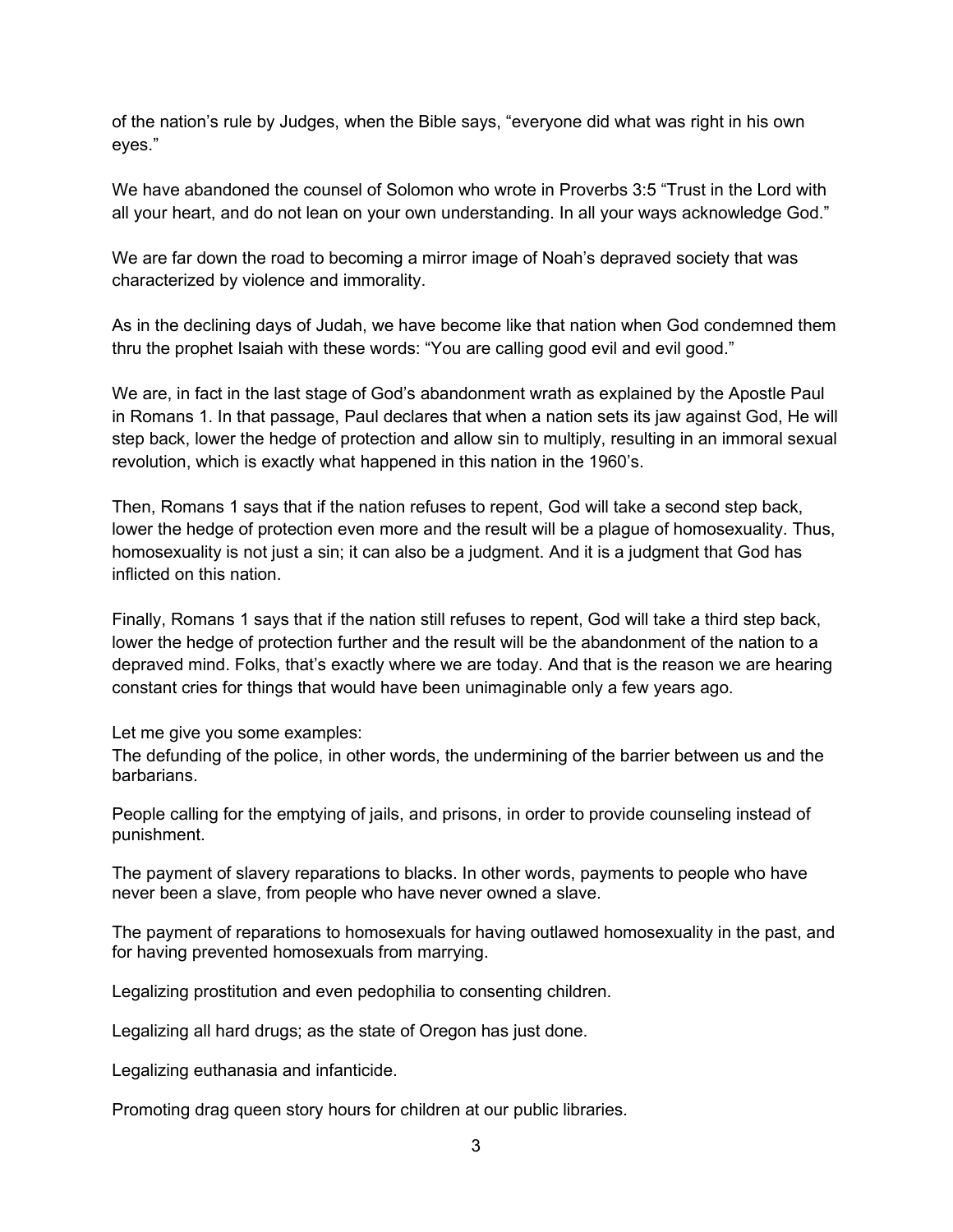Mandating public school curricula that teaches from the kindergarten level that various forms of sexual perversion are "normal."

Legalizing punishment for hate speech, which would include criticism of sexual perversion and abortion or even declaring Jesus to be the only way to Heaven.

Confinement of all vestiges of religious expression to houses of worship. Taxation of churches and ministries.

Forcing churches and ministries to hire people who disagree with their creedal statements. Confiscation of firearms.

Defunding of the military, yes folks, there are people actually making this demand.

Removal of chaplains from the military.

Packing the Supreme Court to assure a liberal majority.

A constitutional amendment to abolish the Electoral College.

The abandonment of nationalism in favor of a One World Order.

The mandatory abandonment of fossil fuels.

The dumping of any support for Israel.

The revision of American history to disparage our Christian heritage and to present us as the world's greatest evil.

Replacing the Star Spangled Banner as our national anthem with John Lennon's song, "Imagine," which celebrates Atheism and Socialism.

The list goes on and on, and every time I think it could not get any worse, it gets even worse.

And what is the Church in America doing in response? It has gotten in bed with the world. Endorsing homosexuality and same-sex marriage and ordaining both homosexuals and transgenders. Christian spokesmen all across our nation endorsing horrors like abortion and euthanasia. Christian leaders, even some calling themselves "Evangelicals," arguing there are many roads to God, and Jesus therefore is only one of many ways to Heaven. Christian spokesmen condemning foreign mission work on the grounds that it constitutes quote on quote "cultural imperialism." Christian pastors building their sermons around modern psychology rather than the Word of God. Christian teachers and preachers openly mocking the Bible as "outdated," "culturally compromised," and "full of myth, legend and superstition."

The Church today in America is one thousand miles wide and one inch deep. The average Christian has no idea what the fundamentals of the faith are. Most could not name the first five books of the Bible or the four Gospels. We are in the midst of a famine of the Word of God.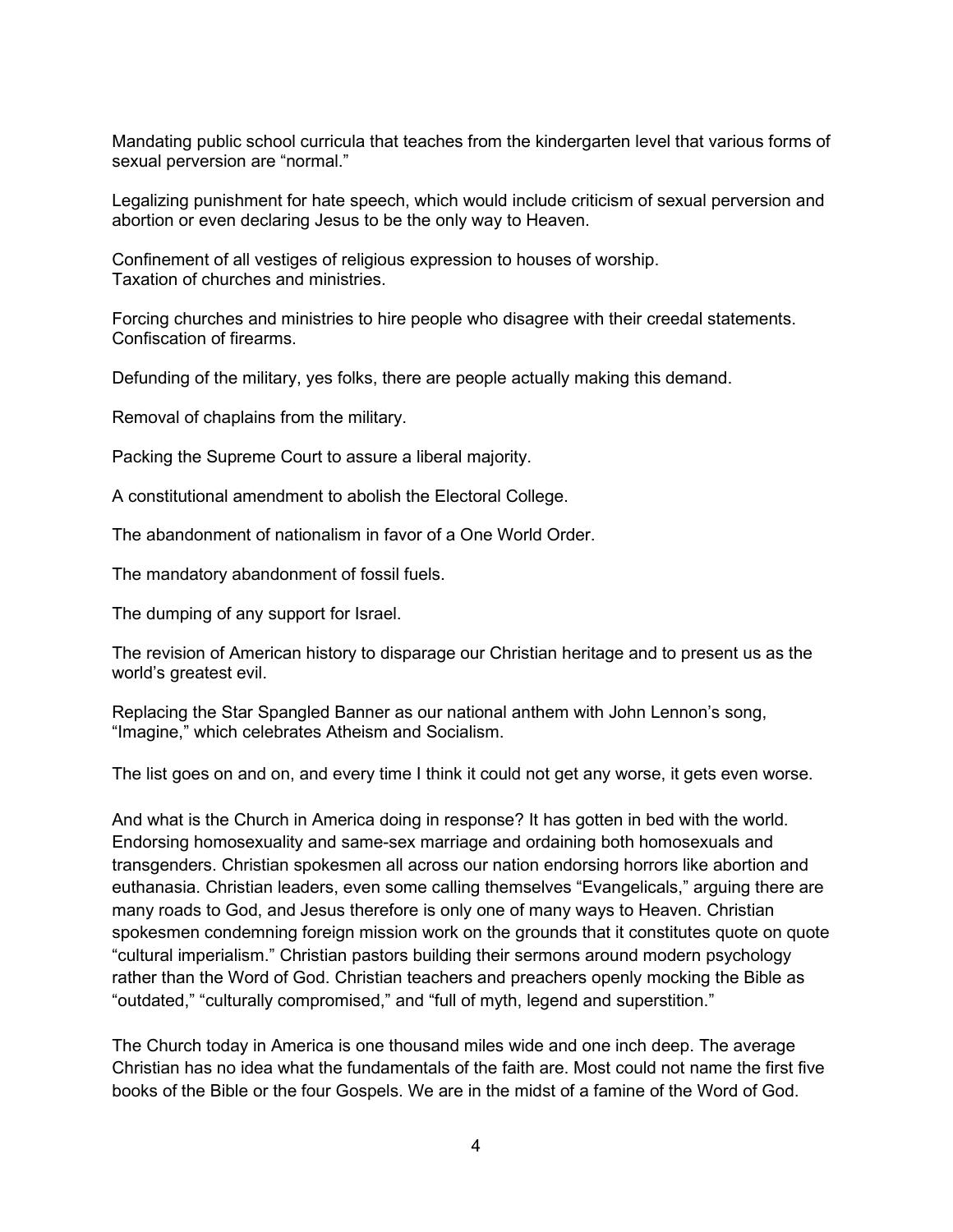It is no accident that the nation's largest church, the Lakewood Church in Houston, is pastored by a person who preaches positive thinking and financial prosperity.

Again, the Church in America has gotten in bed with our depraved society, seeking the approval of people rather than God. In fact, the basic problem of our nation is that we have forgotten God. In 1983 Aleksandr Solzhenitsyn declared that all the horrors of Russia under the Communists were due to the fact that the Russian people had forgotten God, and he pointed out, in 1983, that our nation was on the same track.

This was the fundamental problem of ancient Judah. Isaiah expressed it this way in chapter 17 and verse 10 when he wrote: "You have forgotten the God of our salvation and have not remembered the Rock of your refuge."

Many well-meaning pastors in America today are preaching the hope of national revival. I understand their hearts and I appreciate their hope, but, folks, I believe it is unrealistic and unbiblical to believe our nation can return to God. They point to the past when several times our nation grew cold in its relationship to God, and each time, people prayed for revival, and revival occurred. But there is a big difference today. Our nation has not grown cold in its relationship to God. On the contrary, our nation is in outright, full-scale rebellion against God and His Word. We are collectively shaking our fist at God and mocking Him. To put it very bluntly, we as a nation are not giving God the cold shoulder; we are giving him the finger!

Another reason I cannot believe in a national revival is because I believe we are now in the endtimes on the very threshold of the Great Tribulation. And nowhere in the Bible, nowhere, is there any prophecy about some sort of great end-time revival, it just doesn't exist. Instead, the Bible states over, and over, and over again that in the end-times society will become as immoral and violent and the Church will be filled with apostasy and will be preaching doctrines of demons.

In 2016 God granted this nation a window of grace with the election of Donald Trump. Despite his background, his very worldly background, and his highly offensive personality, he stood for Judeo-Christian principles in his legislation, regulations and court appointments. He slowed our nation's descent into the pit of Hell.

But as our recent national election has just demonstrated, that descent cannot be stopped. It can only be slowed. Evidence of that can be seen in the following facts:

First, despite being the most ungodly president in American history, Barack Obama left office with a 60% approval rating. His designated successor, Hillary Clinton, received 3 million more votes than Trump. Third, the Millennials, the future of our nation, supported a Socialist in the primaries and then voted for Hillary in the general election, and this year they did the same thing by giving their support to Bernie Sanders and then to Biden.

And worst of all, polls are showing that only 9% of Americans can now be classified as Biblebelieving. And even worse, those same polls are showing that only 17% of professing Christian can be classified as Bible-believing. Our churches are full of professing Christians who have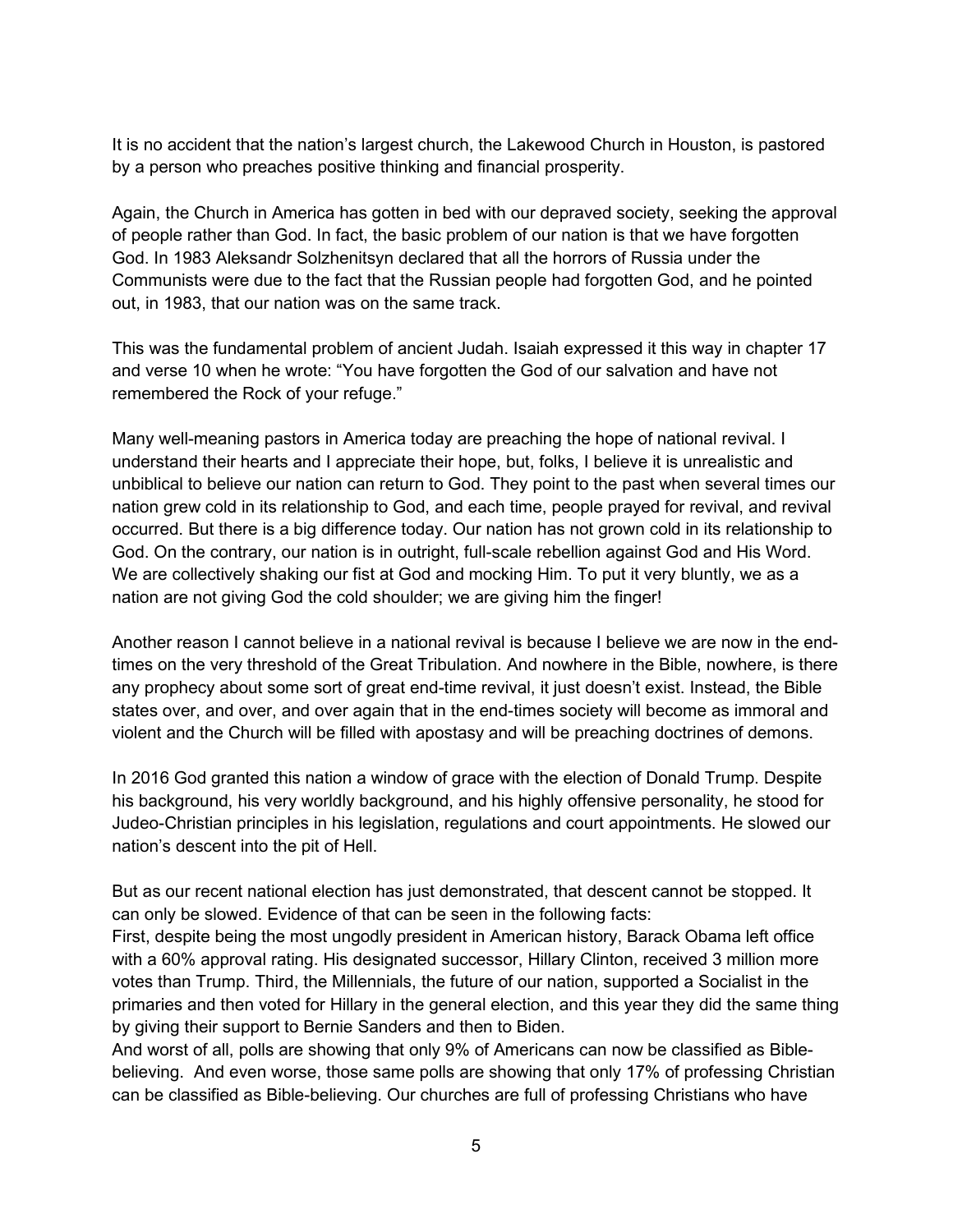never been born again. They are actually cultural Christians who are going to church as a cultural habit.

And when the Rapture occurs, they will still be here going to church, hearing apostate sermons by deceived pastors who will also be left behind. Even many Bible-believing Christians refuse to face the harsh reality of our nation's future. They seem to think God is sitting on His throne wrapped in an American flag with no intention whatsoever of pouring out His wrath on our Godrejecting nation.

They are like the people in Jeremiah's time who responded to his calls for repentance and his warning of God's impending wrath by chanting, "The Temple, the Temple, the Temple, the Temple!" What they meant by this chant was that they did not believe God would ever allow the Temple to be destroyed where His Shekinah Glory resided. And likewise, many Christians today believe God would never, never allow this nation to be destroyed.

Well, folks, we need to remember a biblical principle that says, "To those to whom much is given, much is expected." Our nation has been blessed more than any other nation in history except ancient Judah. And yet, despite our incredible blessings, we have turned our backs on God, and we are begging for His wrath just like the people of Judah. And God destroyed their nation. Why would He deal with us any differently?

I went to the Soviet Union in 1991, shortly after the collapse of the Communist government. What I found astonished me. All the stores in Moscow were empty. There was no food. There was no clothing. There was nothing. Overnight, the nation with the largest number of nuclear weapons in the world had been reduced to a Third World status. Tens of thousands of Russians were in the streets with card tables stacked with items to trade because the nation had been reduced to a barter economy. So, people were trading clothing for food and food for clothing.

And as I surveyed this incredible scene, the Lord spoke to my heart and said, "David, go back, go back to America and tell people what you have seen. Tell them how I destroyed a nation overnight and warn them that the same fate awaits America, but even worse, because of the blessings I have given your nation. Tell them that 'to those to whom much is given, much is expected.'" Well, folks, when I returned, I began to preach that message, and people let me know in no uncertain terms that they did not want to hear what they labeled as "a negative message."

In the year 2000, I published a book titled "Living for Christ in the End Times." And the subtitle I gave it was "Coping with Anarchy and Apostasy." That was the year 2000. The publisher refused to use that subtitle. I was told that it was too extreme, too radical. Instead, the publisher gave the book a subtitle that meant nothing at all.

When we republished the book in 2015, a revised edition, we took it away from the publisher and we published it ourselves, and I gave it the subtitle that frankly expressed what our society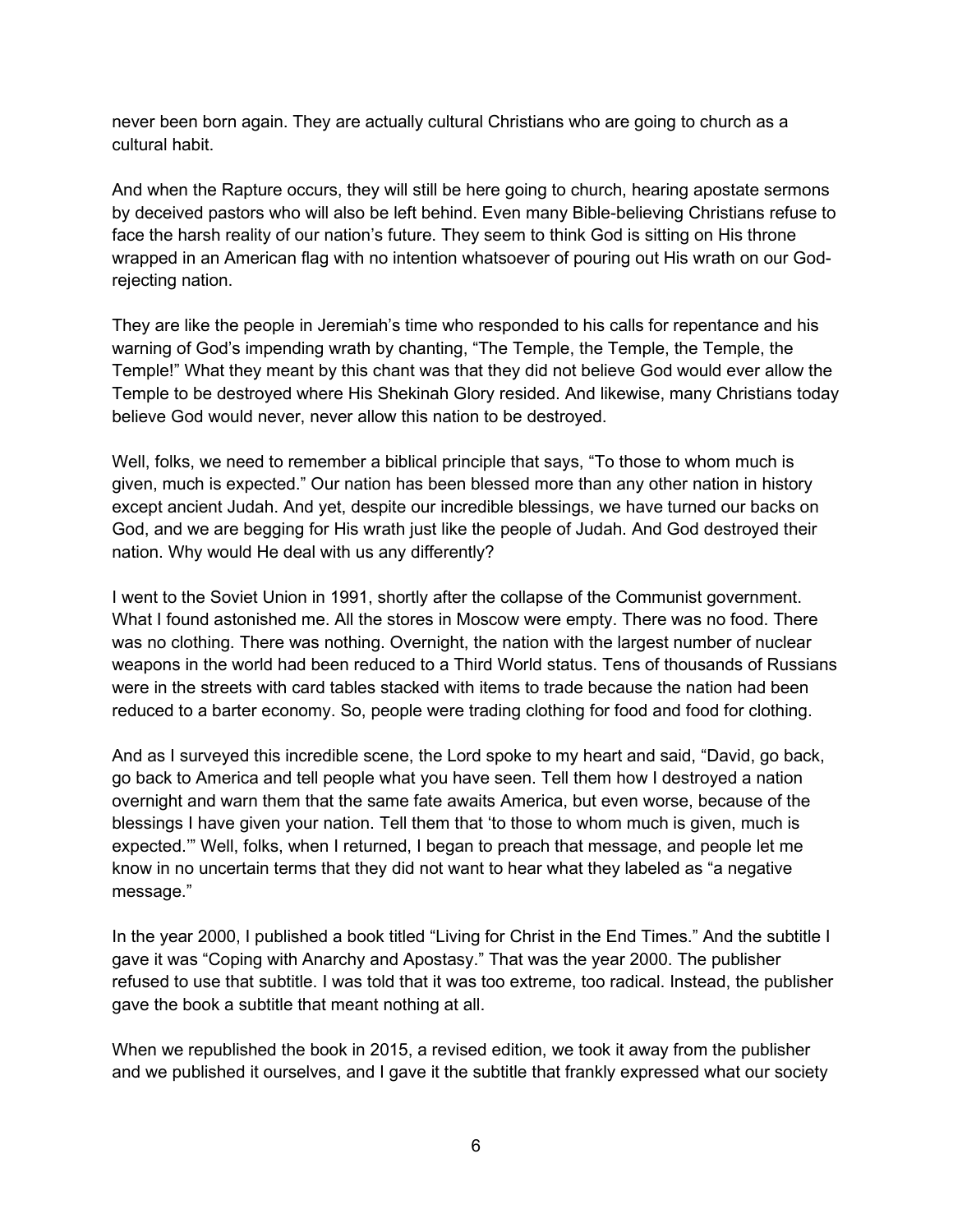was going to be like, a society caught up in anarchy and apostasy. Can anyone deny those realities today just five years later?

Our nation was based on Judeo-Christian principles. Our constitutional system of representative government was designed with the assumption that there would always be a Judeo-Christian consensus. Our Founding Fathers stated clearly that if that consensus ever ceased to exist, our Constitution would not be able to stand.

Well, my friends, we have arrived. The Judeo-Christian consensus that made this nation great is gone, and our days are numbered. A few years ago, this point was made very powerfully in a brief video produced by a Harvard University Business School Professor named Clayton Christensen, who, I am sorry to say, died of leukemia in January of this year, 2020. Let's hear what he had to say.

# **Clay Christensen on Religious Freedom Taken from: https://www.youtube.com/embed/YjntXYDPw44**

*Clay Christensen:* Some time ago I had a conversation with a Marxist Economist from China. He was coming to the end of a Fulbright Fellowship here in Boston. But I asked him if he had learned anything that was surprising or unexpected. And without any hesitation he said, "Yeah, I had no idea how critical religion is to the functioning of democracy. The reason why democracy works," he said, "is not because the government was designed to oversee what everybody does. But rather democracy works because most people, most of the time, voluntarily choose to obey the law. And in your past most Americans attended a church or synagogue every week and they were taught there by people who they respected." My friend went on to say, "That Americans followed these rules because they had come to believe that they weren't just accountable to society, they were accountable to God." My Chinese friend heightened, a vague but nagging concern I've harbored inside, that as religion loses its influence over the lives of Americans what will happen to our democracy? Where are the institutions that are going to teach the next generation of Americans that they too need to voluntarily choose to obey the laws? Because if you take away religion you can't hire enough police.

**Dr. Reagan:** Pay close attention to that last sentence in that video when he said, "If you take away religion, you can't hire enough police."

In conclusion, folks, is there any hope for our nation? I don't think so. I believe our fate is sealed. Is there any hope for individual Americans? Absolutely! But that hope cannot be found in a political party or a political leader. It can only be found in Jesus. Because I know Jesus as my Lord and Savior, I can view the future with very strong hope. And that's because I know that God is in control.

Psalm 2 says that while all the political leaders of this world are shaking their fists at God and telling Him they will do as they please, God is sitting on His throne in Heaven laughing, yes, laughing! He is not laughing because He does not care. No, He is laughing because He has it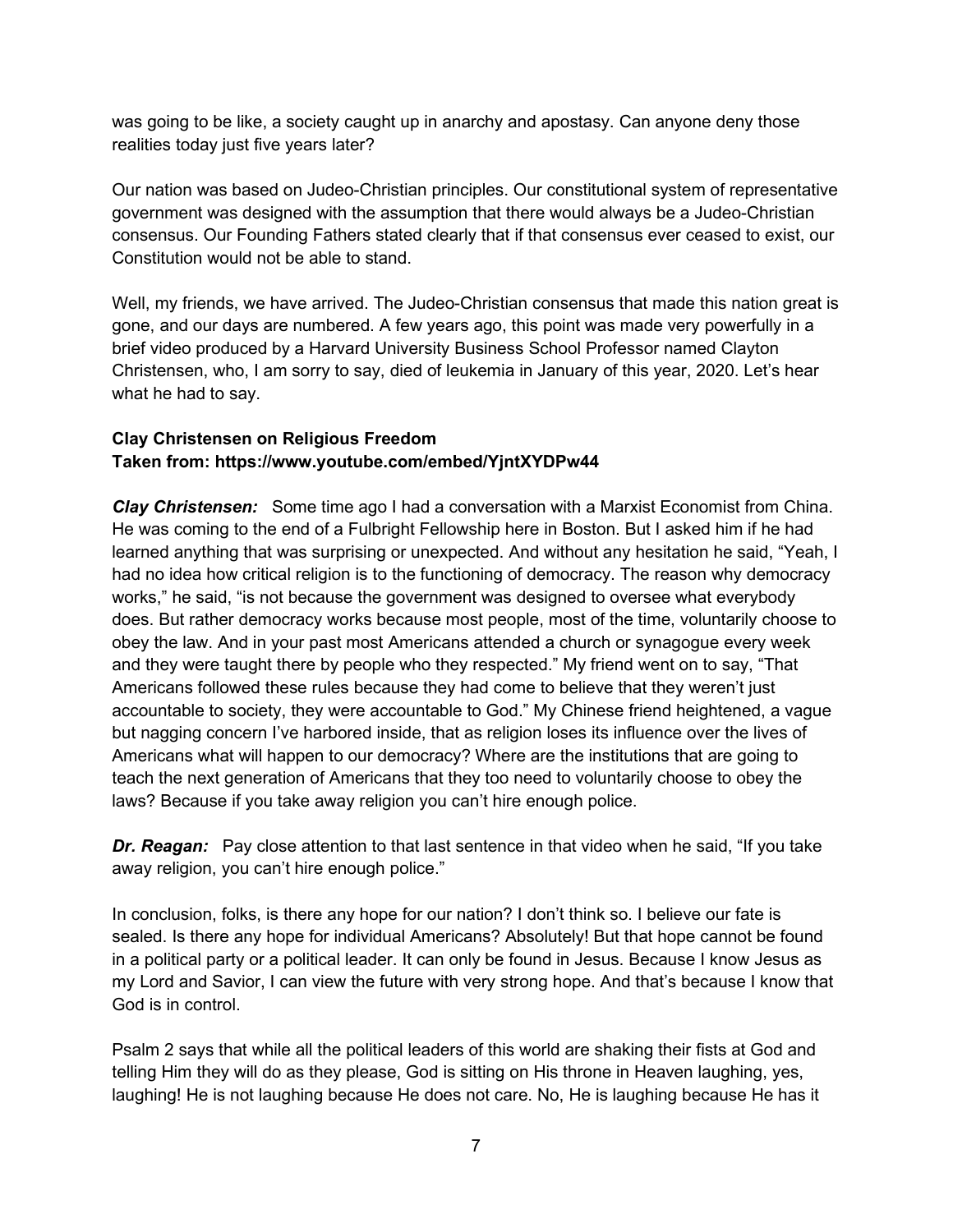all under control, for our Creator has the wisdom and the power to orchestrate all the evil of Man and Satan to the ultimate triumph of Jesus.

Keep in mind too that the anarchy and apostasy we are witnessing today is clearly prophesied in the Bible as an end time sign. That's the reason that the great pastor, Adrian Rogers, would often say, "The world is growing gloriously dark." Why would he call increasing moral and spiritual darkness "glorious"? Because it is a sure sign that we are living in the season of the Lord's return.

Jan Markell has always put the same thought another way. She says, "The world is not falling to pieces. Instead, all the pieces are falling into place."

What are we to do as Christians? What are we to do as we face the increasing chaos all around us, including increasing persecution of both Christianity and individual Christians? We are to remember the words that God spoke to the prophet Habakkuk when he was faced with the same situation. God said to him, "The righteous shall live by faith." Specifically, we are to: Commit our lives to holiness. We are to point people to Jesus as their only hope. We are to stand for righteousness. We are to pray earnestly. We are to proclaim the Lord's soon return.

And let's keep in mind the immortal words of the prophet Jeremiah who, when confronted with the horrible destruction of Jerusalem, the Temple the nation, cried out in faith: "The steadfast love of the Lord never ceases, His mercies never come to an end, They are new every morning. Great is Thy faithfulness! 'The Lord is my portion,' says my soul. Therefore, I will hope in Him."

#### **Part 3**

*Dr. Reagan:* The number one question that we have received since the Presidential election is this one: "Genesis 12 promises that God will bless those who bless Israel, and He will curse those who curse Israel. No President in our history has been more pro-Israel than President Trump. Why then, did he lose?" That is a good question, and I'm sure that there are a variety of reasons. But let me share two with you.

The first that I would point to is President Trump's monumental ego. Before the election, I warned repeatedly that although President Trump's policies were in accordance with Judeo-Christian principles and should be applauded and supported, his constant bragging about his wealth, his wisdom and his greatness constituted a danger to himself and the nation because God hates pride. Consider the following scriptures:

Proverbs 16:5, "Everyone who is proud in heart is an abomination to the LORD…"

Isaiah 2:12, "For the LORD of hosts will have a day of reckoning against everyone who is proud and lofty and against everyone who is lifted up, that he may be abased."

Jeremiah 9:23, "Thus says the LORD, 'Let not a wise man boast of his wisdom and let not the mighty man boast of his might, let not a rich man boast of his riches..'"